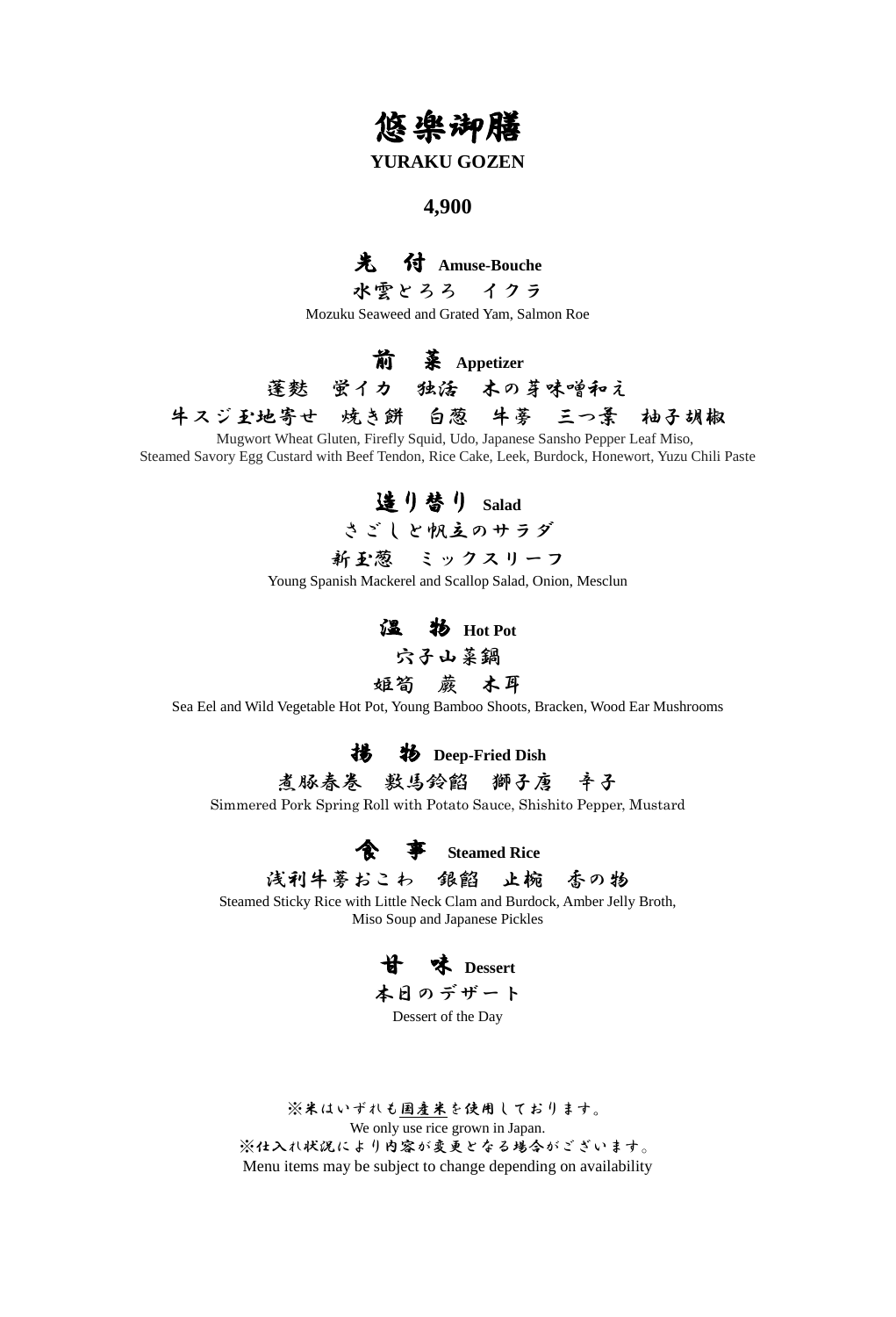# 若葉

#### **WAKABA**

#### **6,500**

## 先 付 **Amuse-Bouche**

胡麻豆腐 甘海老昆布〆 大徳寺麩 三つ葉 山葵

Sesame Tofu, Sweet Shrimp Cured with Kelp, Wheat Gluten, Honewort, Wasabi

#### **吸 物** Clear Soup

焼穴子真丈 手毬湯葉 蓴菜 桂人参 椎茸 青味 柚子 Sea Eel Ball, Tofu Skin, Watershield, Carrot, Shiitake Mushroom, Greens, Yuzu

## 造 り **Sashimi**

本日の二種 あしらい

2 Kinds of Sashimi with Vegetable Garnishes

## 煮 物 **Simmered Dish**

絹掛け豆腐 雲丹餡 焼目長芋 青味 菖蒲麩

Tofu, Sea Urchin Amber Jelly, Yam, Greens, Wheat Gluten

#### 焼 物 **Grilled Dish**

真鯛と帆立貝 甘藍新緑焼

黄ズッキーニ 百合根 系唐辛子 あしらい

Sea Bream and Scallop, Brussels Sprouts, Yellow Zucchini, Lily Bulb, Shredded Red Chili Pepper

酢の物 **Vinegared Dish**

白魚南蛮漬け 黄身酢掛け

玉葱 パプリカ 茗荷 菜花 軸防風

Marinated Fried Icefish, Egg Vinegar Sauce, Onion, Bell Pepper, Myoga Ginger, Canola Flower, Beach Silvertop



筍おこわ蒸し 銀餡 木の芽 止椀 香の物

Steamed Sticky Rice with Bamboo Shoots, Amber Jelly Broth, Japanese Sansho Pepper Leaf, Miso Soup and Japanese Pickles

甘 味 **Dessert** 本日のデザート Dessert of the Day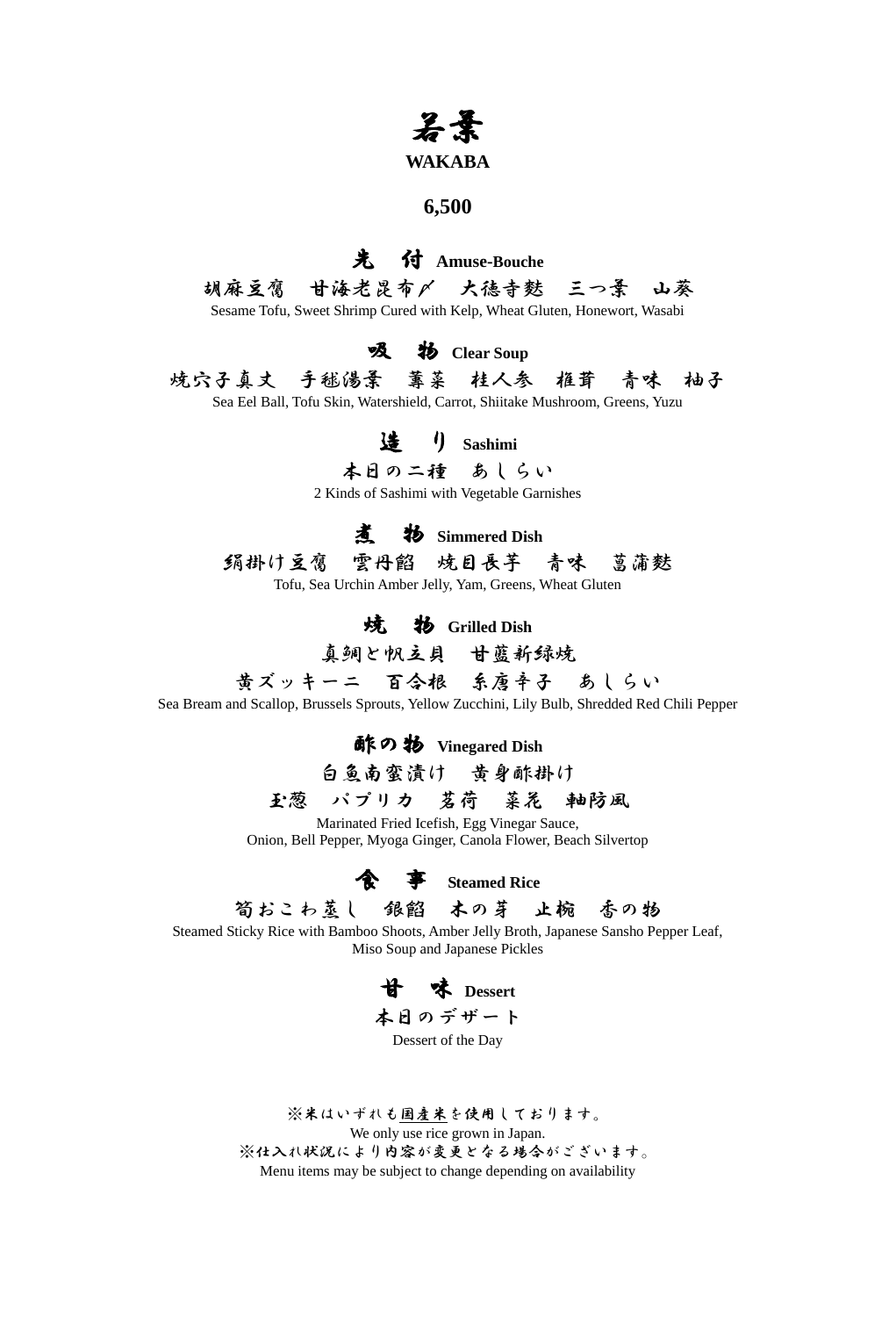# 藍

## **AI**

#### **8,200**

#### 前 菜 **Amuse-Bouche**

蛍イカ 独活 蓬麩 木の芽味噌和え

鮎蓼寿司 沢蟹 玉子松風 白瓜龍皮巻 丸十檸檬煮 Firefly Squid, Udo, Mugwort Wheat Gluten, Japanese Sansho Pepper Leaf Miso, Sweetfish Sushi with Smartweed, Freshwater Crab, Egg and Lily Bulb Cake,

Melon Cucumber and Kelp, Sweet Potato Compote

#### 吸 物 **Clear Soup**

焼穴子真丈 手毬湯葉 蓴菜 桂人参 椎茸 青味 柚子

Sea Eel Ball, Tofu Skin, Watershield, Carrot, Shiitake Mushroom, Greens, Yuzu

## 造 り **Sashimi**

本日の三種 あしらい

3 Kinds of Sashimi with Vegetable Garnishes

### 煮 物 **Simmered Dish**

絹掛け豆腐 雲丹餡 焼目長芋 青味 菖蒲麩

Tofu, Sea Urchin Amber Jelly, Yam, Greens, Wheat Gluten

#### 焼 物 **Grilled Dish**

真鯛と帆立貝 甘藍新緑焼

黄ズッキーニ 百合根 糸唐辛子 あしらい

Sea Bream and Scallop, Brussels Sprouts, Yellow Zucchini, Lily Bulb, Shredded Red Chili Pepper

酢の物 **Vinegared Dish**

白魚南蛮漬け 黄身酢掛け

## 玉葱 パプリカ 茗荷 菜花 軸防風

Marinated Fried Icefish, Egg Vinegar Sauce, Onion, Bell Pepper, Myoga Ginger, Canola Flower, Beach Silvertop

食 事 **Steamed Rice**

筍おこわ蒸し 銀餡 木の芽 止椀 香の物

Steamed Sticky Rice with Bamboo Shoots, Amber Jelly Broth, Japanese Sansho Pepper Leaf, Miso Soup and Japanese Pickles

甘 味 **Dessert** 本日のデザート

Dessert of the Day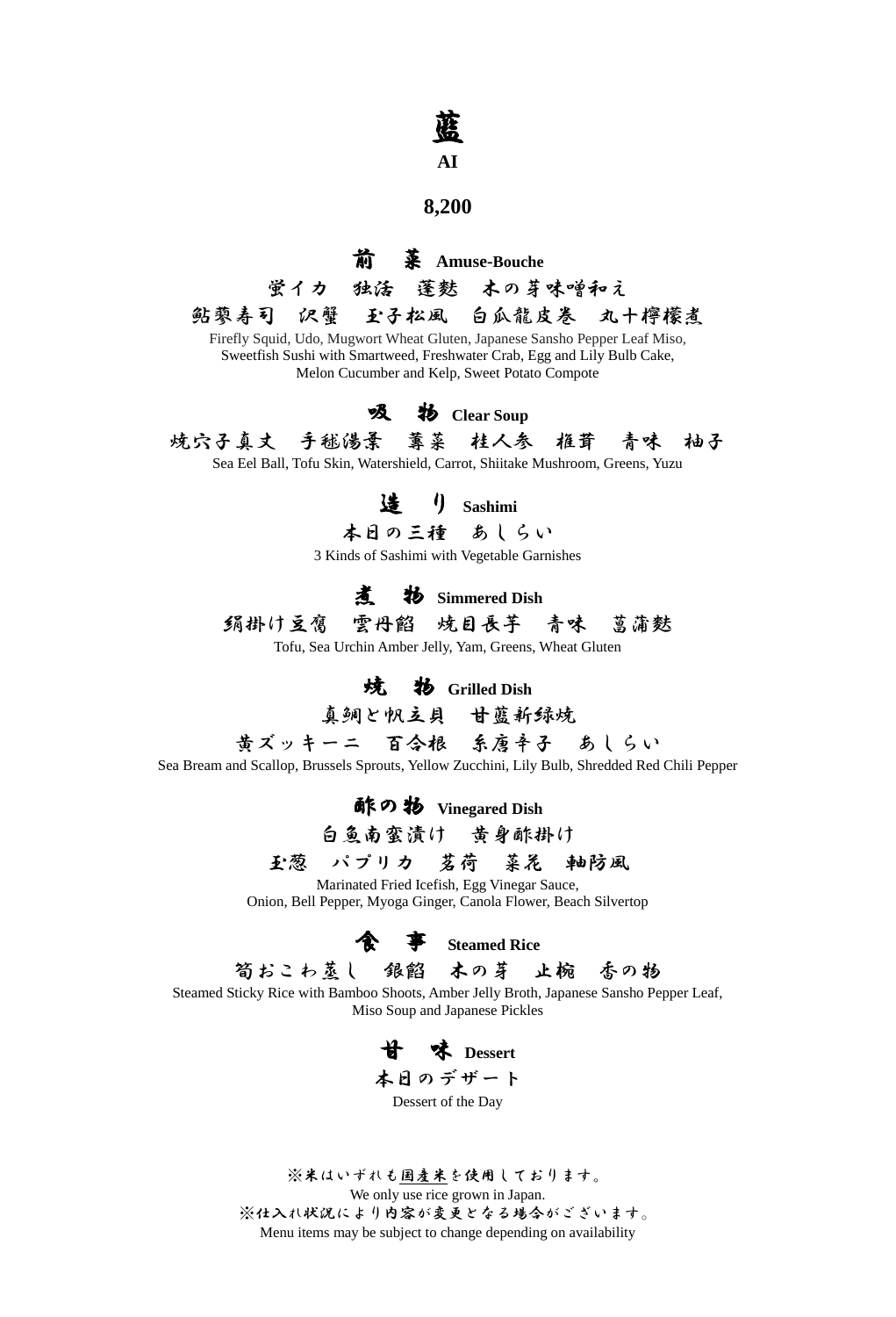# 葵

#### **AOI**

#### **10,000**

### 前 菜 **Amuse-Bouche**

蛍イカ 独活 蓬麩 木の芽味噌和え

鮎蓼寿司 沢蟹 玉子松風 白瓜龍皮巻 丸十檸檬煮 Firefly Squid, Udo, Mugwort Wheat Gluten, Japanese Sansho Pepper Leaf Miso, Sweetfish Sushi with Smartweed, Freshwater Crab, Egg and Lily Bulb Cake,

Melon Cucumber and Kelp, Sweet Potato Compote

#### 吸 物 **Clear Soup**

焼穴子真丈 手毬湯葉 蓴菜 桂人参 椎茸 青味 柚子

Sea Eel Ball, Tofu Skin, Watershield, Carrot, Shiitake Mushroom, Greens, Yuzu

## 造 り **Sashimi**

本日の三種と車海老 あしらい

3 Kinds of Sashimi and Prawn with Vegetable Garnishes

## 煮 物 **Simmered Dish**

絹掛け豆腐 雲丹餡 焼目長芋 青味 菖蒲麩

Tofu, Sea Urchin Amber Jelly, Yam, Greens, Wheat Gluten

## 焼 物 **Grilled Dish**

真鯛と帆立貝 甘藍新緑焼

黄ズッキーニ 百合根 糸唐辛子 あしらい

Sea Bream and Scallop, Brussels Sprouts, Yellow Zucchini, Lily Bulb, Shredded Red Chili Pepper

揚げ物 **Deep-Fried Dish**

## 蟹天麩羅 伊佐木アスパラガス巻揚げ

エシャロット 椎茸 天出汁

Crab, Gruntfish and Asparagus, Shallot, Shiitake Mushroom, Tempura Dipping Sauce

食 事 **Chirashi-Sushi or Noodles**

ミニちらし寿司 止椀 または 卸し茶蕎麦

Mini Chirashi-Sushi and Miso Soup or Green Tea-Flavored Buckweat Noodles

甘 味 **Dessert** 本日のデザート Dessert of the Day